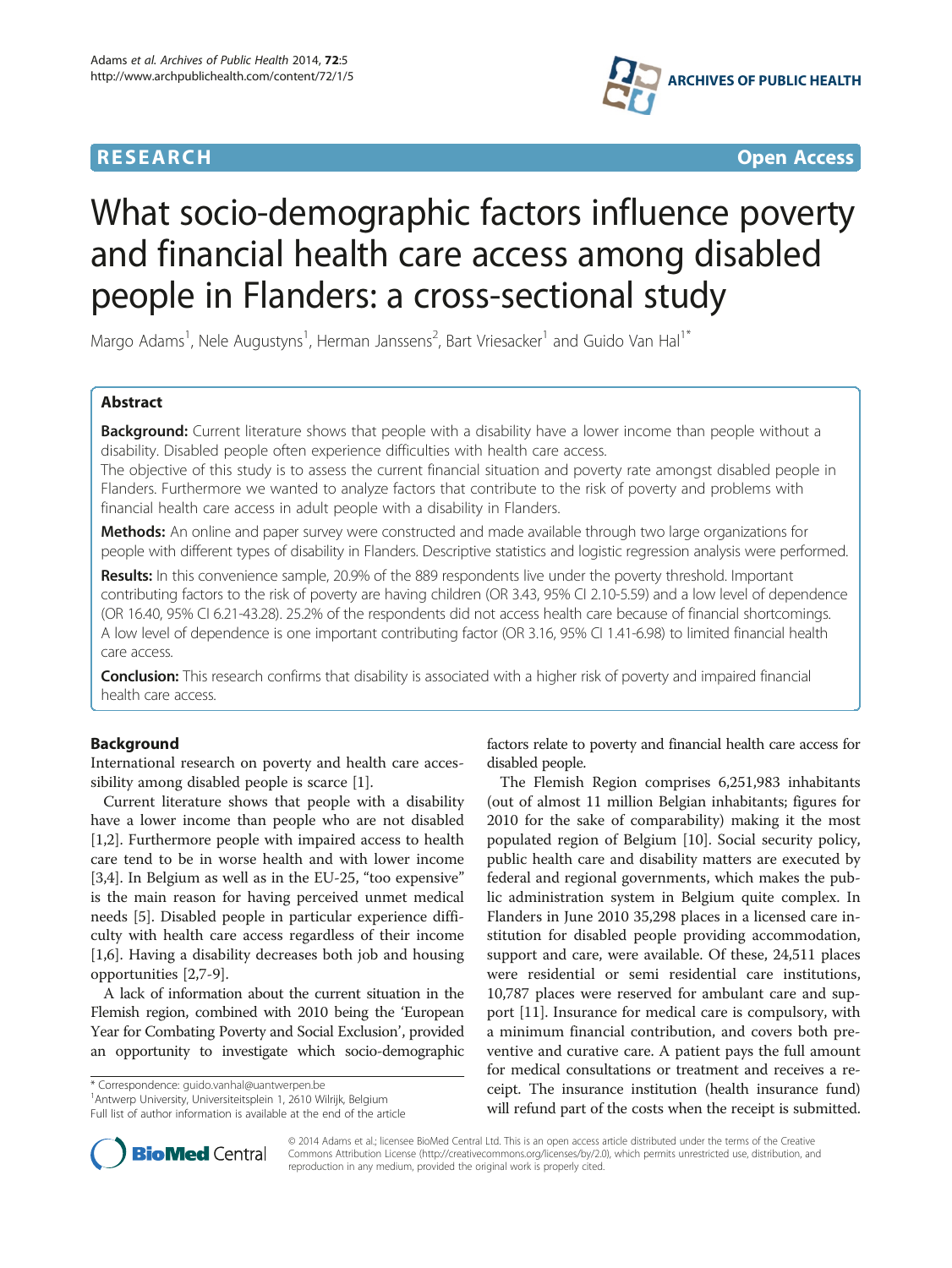Prescribed medicines or drugs are reimbursed through a third payer's scheme, meaning that a patient with a prescription from a recognized practitioner does not have to pay the full amount at the pharmacy because the reimbursement rates are applied directly. Psychological help is partially reimbursed, but only if it is provided by a psychiatrist. The reimbursement of expenses related to vision aids (glasses or lenses) depends on the patient's health insurance fund and varies in rate and frequency of reimbursement [\[12\]](#page-7-0).

In Belgium there are two types of financial compensation for people with a disability<sup>a</sup>. Firstly, an 'income replacement allowance' (IRA) is granted to disabled people who are less able or unable to perform work because of physical or mental limitations. Secondly, an 'integration allowance' (IA) is granted to disabled people who have an increased level of dependence. The amount for both allowances is influenced by the household type, monthly income and the partner's income [[13\]](#page-7-0).

Some disabled people can benefit from certain important governmental measures to reduce financial barriers in Belgium, such as the RVV-statute, the maximal invoice and the Omnio-statute. A well-defined group of disabled people are entitled to receive an increased reimbursement of medical costs (the so-called RVV-statute, Recht op Verhoogde Verzekeringstegemoetkoming). Those disabled people whose disability is officially recognised by the Federal Public Service Social Security and who are receiving an IRA or IA, get this special status regardless of the level of their income. Disabled people with recognition but without an IRA or IA, are entitled to this status on the condition that their income doesn't exceed a certain level [[14](#page-7-0)]. Furthermore the maximal invoice (MAF, maximumfactuur) sets a maximum amount of annual expenditure on health care per family that varies according to household income. If medical costs exceed this amount, the additional costs are completely reimbursed [\[15\]](#page-7-0). Thirdly, the Omnio-statute gives the right to increased reimbursement of medical costs to all households with a gross taxable income underneath a certain level [[16](#page-7-0)].

The goal of this study was to investigate poverty and financial health care access among disabled people in the Flemish Region, and the association of socio-demographic variables with poverty and financial health care access within this population.

# Methods

In December 2009 a survey was constructed and tested in our study population, i.e. disabled people in the Flemish region. The survey was distributed to all members of the two largest associations for disabled people in Flanders (Catholic Association for Disabled people, CAD, and Association for Persons with a Disability, ADP) as an attachment to their bimonthly member magazines (38,000 members).

A version in Braille was also available. Additionally, an online version was available on the website of both the CAD and the ADP until the end of March 2010 [\[17,18\]](#page-7-0). The survey was also sent out with the magazine of the Flemish Agency for Persons with a Disability. Lastly, several institutions and services for people with a disability were contacted to disseminate the survey. The sample should be considered a convenience sample. A random 10% sample of the paper versions was checked to troubleshoot for errors, by manually checking the digital data with the paper survey versions. As this is a first study in Flanders we aimed to include as many respondents as possible. Therefore we included people with all types and levels of disability, and no distinction was made in duration of disability during the sampling stage. Hence, this convenience sample defines a heterogenic population.

The survey included four questions concerning health care access from the 2008 Belgian Health Interview Survey (BHIS) [\[19\]](#page-7-0). These questions assessed whether respondents or members of their households had postponed necessary medical care for financial reasons in the last twelve months. The questions addressed financial access to a doctor or medical help in general, to dentistry, to psychological help and to visual services. Other topics in our survey were gender, age, having a partner, having children, living situation (living together with someone or not), employment, monthly income and housing situation (in a specialized institution, tenant of a social house/apartment, tenant of a private house/apartment, owner of a house/ apartment). Disability-related factors, such as type of disability (mental, physical, auditory, visual, autistic spectrum, psychological, other), recognition of the handicap by the federal government and level of dependence were also assessed. In Belgium, disability is assessed according to level of dependence when someone applies for an integration allowance. The level of dependence is generally determined by a medical assessment, based on a score from zero to three on the following six items: transportation, nutrition, personal hygiene, housekeeping, danger recognition and communication and social interaction. These levels go from one (lowest level of dependence) to five (highest level of dependence) and determine the integration allowance received. We did not apply for approval from an ethics committee, but participants were informed that their responses would be handled anonymously.

The standard poverty threshold from the EU SILC (European Statistics on Income and Living Conditions, 2008) was used to assess poverty. The EU SILC poverty threshold is frequently used in research. The poverty line is set at 60% of the national median equivalent disposable income after social transfers per country for an adult single person. Since family members share expenses, the threshold is raised by a factor of 0.5 for the second and each subsequent person aged 14 and over and by a factor of 0.3 for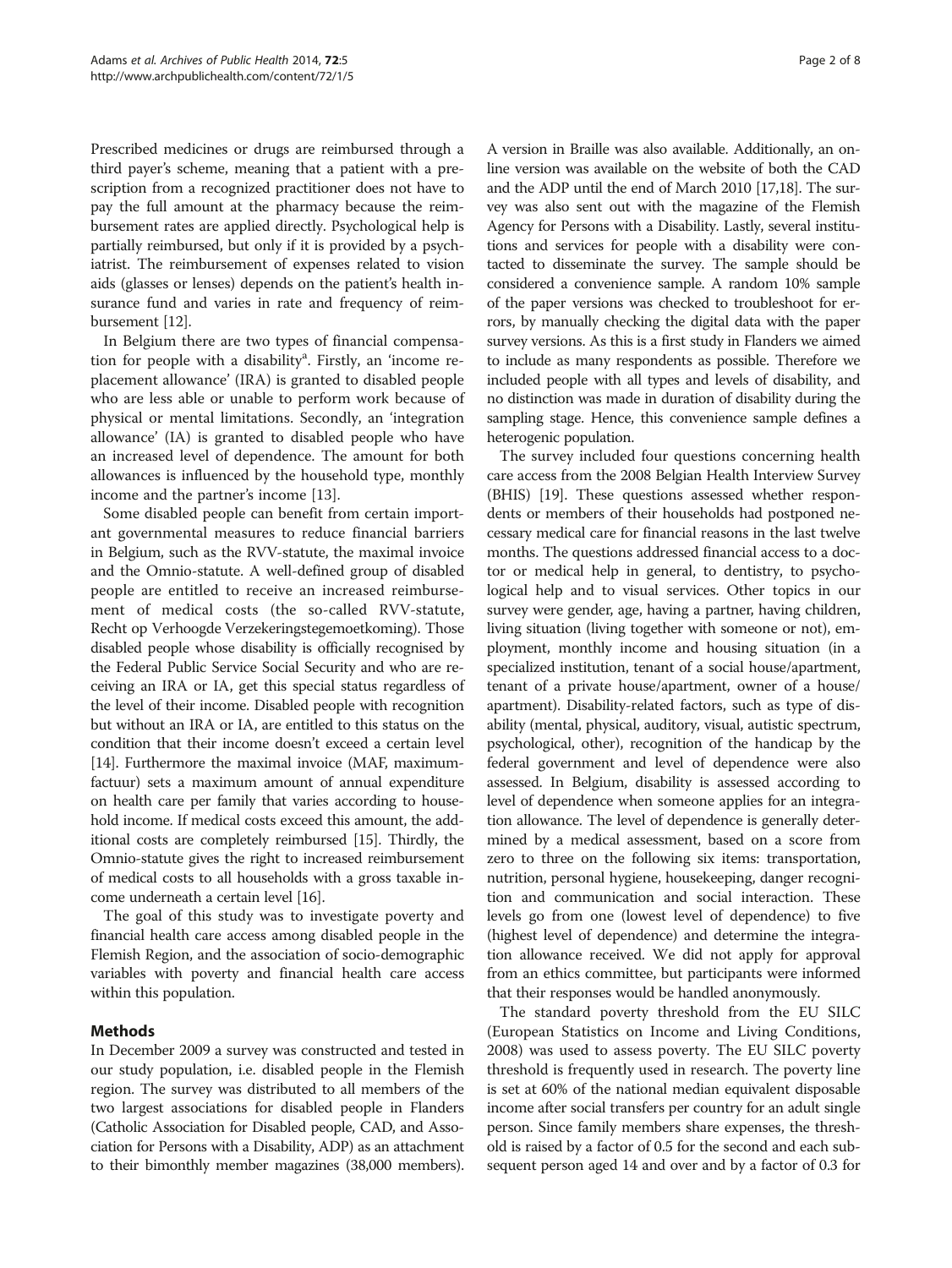each of those aged under 14 [\[20\]](#page-7-0). The 2008 EU SILC was adjusted for inflation by applying the Belgian consumer price index (CPI) to make it comparable with the monthly income data from 2010. For example, the poverty threshold for a one person household was calculated at a monthly income of €973.67. For a single parent with a child aged under 14, the threshold was  $\epsilon$ 1,265.78, while for a childless couple or a single parent with a child aged 14 or over, it was €1,460.51.

Data were analysed using SPSS® 20.0. Analysis took place in three steps: descriptive statistics (Chi $^2$  ( $\chi^2$ ) for categorical variables, student t-tests for continuous variables), unadjusted and adjusted multivariate logistic regression models were calculated. Descriptive statistics provided a first screening towards influential variables for the logistic regression models. Inclusion of the variables in the final adjusted model was based on a significance level (p value) of  $p < 0.001$ . Nevertheless, we have chosen to make an exception concerning two variables. One the one hand, the variable 'monthly income' is significantly associated with limited health care access, but it wasn't included in the logistic model. We have chosen to include only 'poverty' as a pure financial variable, because it is adjusted for the household situation. On the other hand, the variable 'employment status' is included in the logistic model for conceptual reasons, although it wasn't significantly associated with both outcome variables. Variables were checked for multicollinearity and no issues were identified. The income of each respondent was compared to the poverty threshold matching his or her family situation to construct the variable 'living under or above the poverty threshold'. The binary variable 'impaired financial health care access' was constructed by adding up all positive answers to the questions on postponing different types of health care. After addition, the indicator was dichotomized (no versus one or more problems with financial health care access).

A multivariate logistic regression analysis was performed. In non-adjusted logistic regression models, independent variables were matched to the two outcome variables (living in poverty and impaired financial health care access) to include the variables that were significantly associated with the outcome variables. The variables were used to construct two adjusted binary logistic regression models for each outcome variable.

# Results

# Characteristics of the respondents

A total of 889 respondents completed the survey without missing values (44.2% female; mean age 45.6, range 19–91). 13.7% of the respondents had children and significantly more women had children ( $p = 0.003$ ). 26.7% lived in a specialized facility. A majority of the respondents (76.6%) were unemployed or inactive (i.e., retired or unable

to work) at the time of the survey. The monthly income category of  $\epsilon$ 1,100 to  $\epsilon$ 1,499 was the most frequently recorded among the respondents (44.8%). See the Additional file [1](#page-6-0) for a more detailed description of this convenience sample.

## Factors associated with poverty

Bivariate analysis indicates that one respondent out of five  $(20.9\%; n = 186)$  was living under the poverty threshold. Women and respondents with children, were more frequently living under the poverty threshold. Living under the poverty threshold was also associated with being less dependent, living together with someone, having a partner and being a social tenant (Table [1\)](#page-3-0).

In the unadjusted logistic regression analysis, all variables except age and unemployment showed a predictive relationship with living under the poverty threshold. The model, containing all variables depicted in Table [2,](#page-4-0) shows that being female, having children, having a low dependence level and living with someone remain important predictors for living under the poverty threshold. Furthermore, unemployment was a significant predictive factor in the multivariate model, although unadjusted analysis did not show a significant relationship. The model for living under the poverty threshold had a pseudo  $\mathbb{R}^2$  of 0.333 (Table [2\)](#page-4-0).

### Factors associated with financial health care access

25.2% of all respondents did not access health care for financial reasons in the past two months  $(n = 224)$ . In the past 12 months, 13.4% were unable to acquire vision aids, 12.6% did not access dental care, 11.8% did not consult a doctor and 11.6% did not access mental health care because of financial reasons. Almost half of the respondents living under the poverty threshold (46.8%) had impaired financial health care access ( $p < 0.001$ ). Furthermore, women, parents, tenants in general, respondents who live with someone, respondents who have a partner and respondents with a low dependence level had more difficulties with financial health care access (Table [1](#page-3-0)).

For financial health care access, all variables showed a significant predictive relationship except age and unemployment in the unadjusted analysis. Significant predictors in the model were having children, a low level of dependence, not living in a specialized facility and living under the poverty threshold. In this case, unemployment also showed up as a significant predictor in the model, but not in the unadjusted analysis. The regression model had a pseudo  $\mathbb{R}^2$  of 0.256 (Table [3\)](#page-5-0).

#### **Discussion**

More than one fifth of disabled people in our study live in poverty. This means a larger proportion of our sample population lives in poverty, compared to the Flemish general population (one tenth) and the Belgian general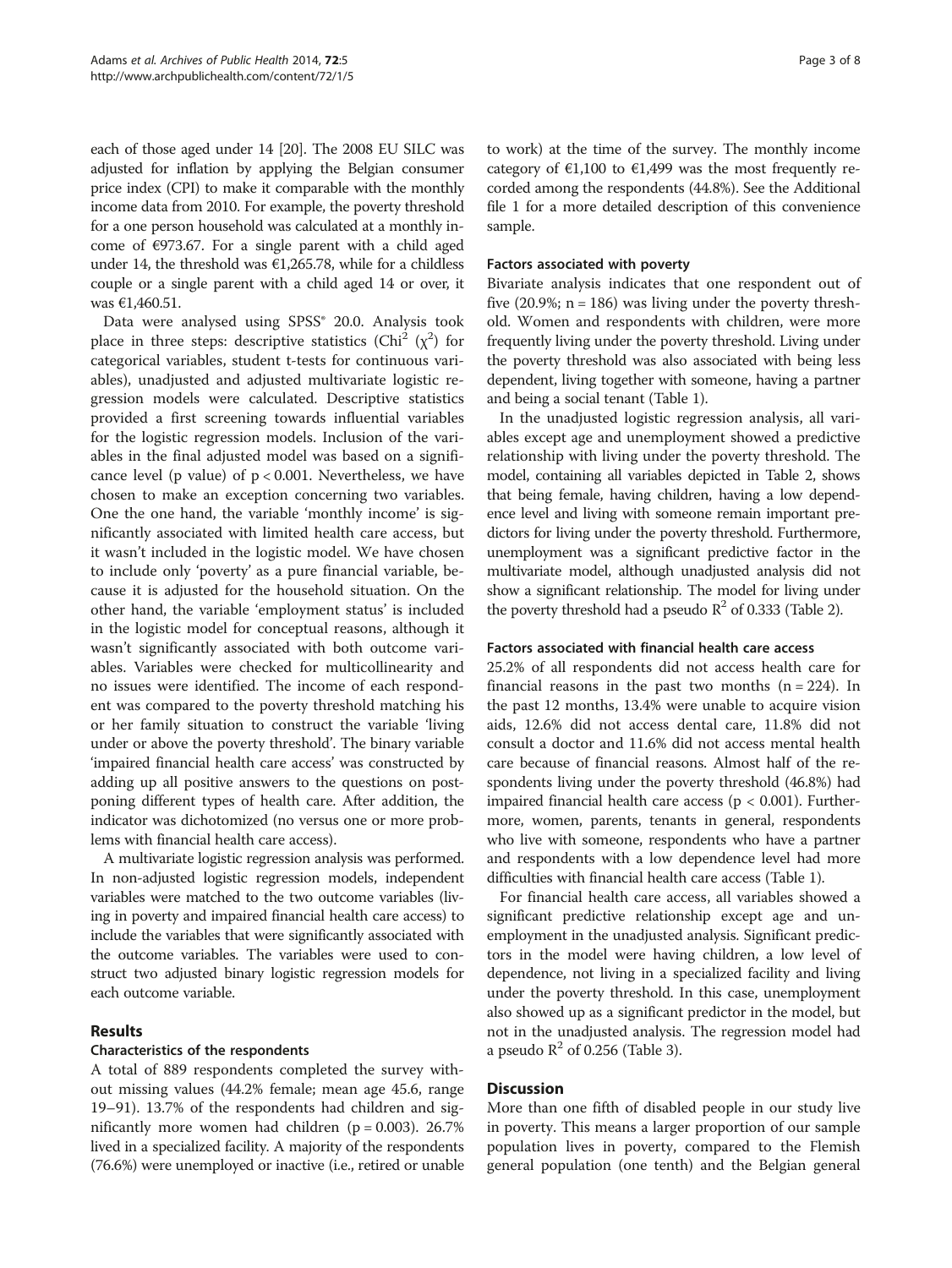|                                  |                | Poverty threshold |       | Financial health care access | N     |     |
|----------------------------------|----------------|-------------------|-------|------------------------------|-------|-----|
|                                  |                | <b>Below</b>      |       | At least one problem         |       |     |
| Gender                           |                | %/mean            |       |                              |       |     |
|                                  | Male           | 15.9              | $***$ | 19.6                         | $**$  | 496 |
|                                  | Female         | 27.2              |       | 32.3                         |       | 393 |
| Age                              | Continuous     | 45.6              |       | 47.0                         |       |     |
| Level of dependence <sup>1</sup> | 1 (i.e. low)   | 42.6              | $***$ | 41.5                         | $***$ | 183 |
|                                  | $\sqrt{2}$     | 24.9              |       | 34.7                         |       | 225 |
|                                  | 3              | 18.4              |       | 23.5                         |       | 196 |
|                                  | $\overline{4}$ | 7.2               |       | 9.4                          |       | 138 |
|                                  | 5 (i.e. high)  | 4.1               |       | 7.5                          |       | 147 |
| Living situation                 | Alone          | 10.6              | $***$ | 19.5                         | $***$ | 518 |
|                                  | Not alone      | 35.3              |       | 33.2                         |       | 371 |
| Partner                          | Yes            | 38.9              | $***$ | 20.5                         | $***$ | 229 |
|                                  | No             | 14.7              |       | 38.9                         |       | 660 |
| <b>Housing situation</b>         | Institution    | 6.3               | $***$ | 5.1                          | $***$ | 237 |
|                                  | Private tenant | 25.9              |       | 38.6                         |       | 189 |
|                                  | Social tenant  | 27.3              |       | 34.4                         |       | 154 |
|                                  | House owner    | 25.9              |       | 27.8                         |       | 309 |
| Having children                  | Yes            | 55.7              | **    | 22.4                         | **    | 122 |
|                                  | <b>No</b>      | 15.4              |       | 42.6                         |       | 767 |
| Monthly income                   | $<$ €700       | 100.0             | $***$ | 39.4                         | $***$ | 33  |
|                                  | €700 - €1099   | 36.2              |       | 37.2                         |       | 207 |
|                                  | €1100 - €1499  | 12.5              |       | 16.5                         |       | 399 |
|                                  | €1500 - €1899  | 18.8              |       | 29.2                         |       | 96  |
|                                  | €1900 - €2299  | 10.4              |       | 34.3                         |       | 67  |
|                                  | €2300 - €2699  | 8.3               |       | 22.2                         |       | 36  |
|                                  | €2700 - €3099  | 0.0               |       | 28.0                         |       | 25  |
|                                  | ≥ €3100        | 0.0               |       | 7.7                          |       | 26  |
| Employment                       | Yes            | 18.3              |       | 21.6                         |       | 208 |
|                                  | No             | 21.7              |       | 26.3                         |       | 681 |
| Poverty threshold                | Under          | $\! /$            |       | 46.8                         | $**$  | 665 |
|                                  | Above          | $\sqrt{2}$        |       | 19.5                         |       | 224 |

## <span id="page-3-0"></span>Table 1 Association between poverty threshold (<60% median income, EU SILC) and financial health care access and demographic variables gender, age, dependence level, living alone or together, having a partner, housing situation, having children, monthly income, employment and poverty threshold (n = 889), Flanders, 2010

 $**p = 0.001$ .

<sup>1</sup>In Belgium, disabled people are assessed according to categories of dependence. These categories determine the financial allowance received and go from one, i.e. the lowest level of dependence, to five, i.e. the highest level of dependence.

population (one seventh) [\[21-23\]](#page-7-0). Nevertheless, these findings are in line with literature findings, showing that disabled people not only frequently have a lower income, but are also more often living under the poverty threshold [[1,2,24-27\]](#page-7-0). Our study may underestimate the actual percentage of disabled people living in poverty because we did not take disability-related expenses into account, which can seriously diminish one's disposable income [\[27\]](#page-7-0). A US study showed that disabled people spend six to seven times more on health care than the general population [[28](#page-7-0)]. The inclusion of health care expenses in future research could give a more accurate view of the poverty rate among disabled people and could possibly aid in identifying appropriate measures to reduce this poverty.

One out of four of the respondents had experienced difficulties with financial health care access. This proportion is larger than in the Flemish general population (one tenth) [[19\]](#page-7-0). Expenses for dental care or vision aids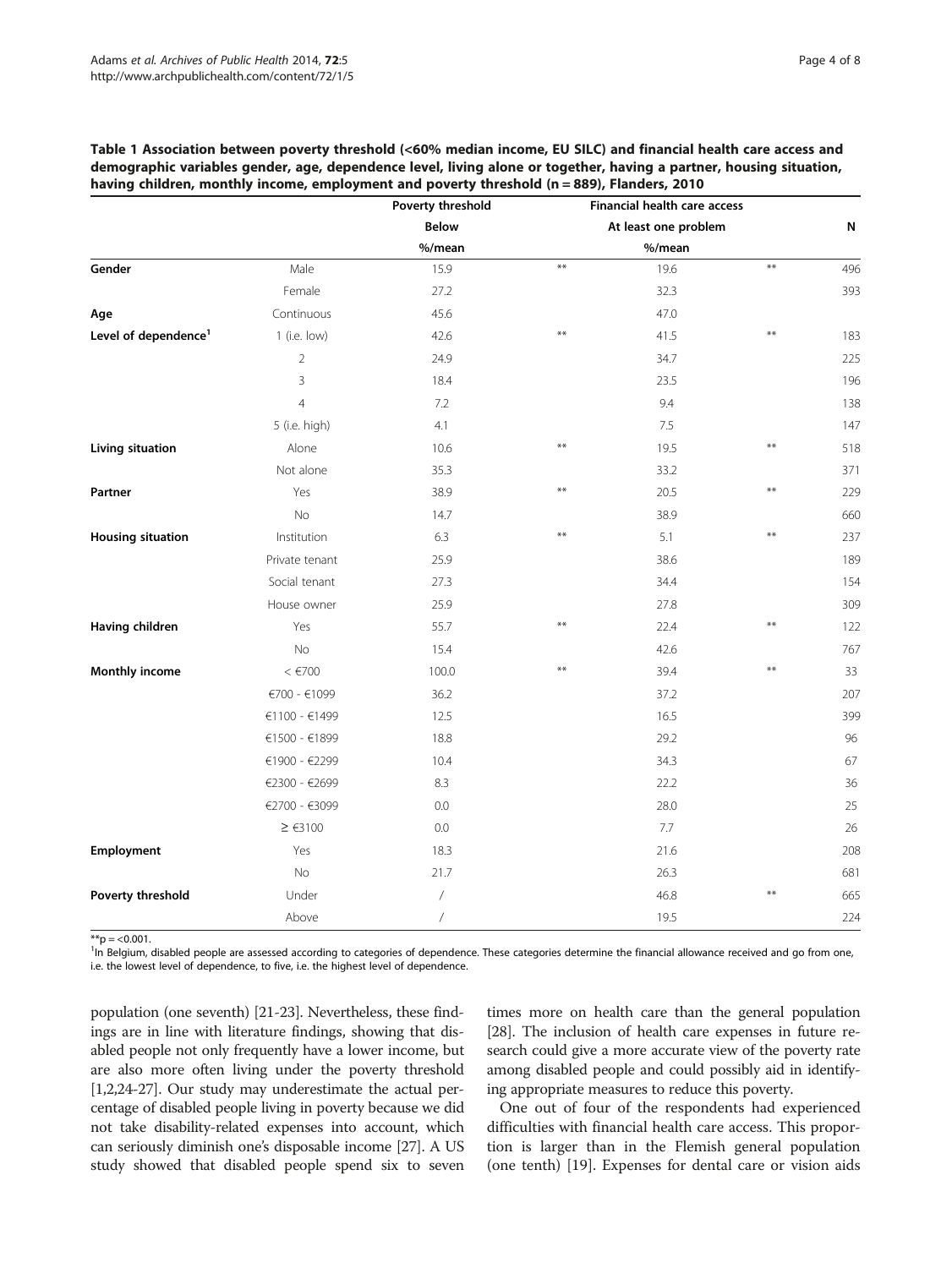|                                  | <b>Categories</b>  | % or mean | Unadjusted |                  |                        | Model <sup>b</sup> |                      |        |
|----------------------------------|--------------------|-----------|------------|------------------|------------------------|--------------------|----------------------|--------|
|                                  |                    |           | OR         | [95% CI]         | p                      | OR                 | [95% CI]             | p      |
|                                  |                    |           |            |                  |                        |                    | Pseudo $R^2 = 0.333$ |        |
| Gender                           | Male (ref)         | 55.8      |            |                  |                        |                    |                      |        |
|                                  | Female             | 44.2      | 1.97       | $[1.42 - 2.74]$  | $***$                  | 1.48               | $[1.01 - 2.17]$      |        |
| Age                              | Continuous         | 45.6      | 1.00       | $[0.98 - 1.01]$  |                        | 1.00               | $[0.98 - 1.01]$      |        |
| Level of dependence <sup>a</sup> | Category 5 (ref)   | 16.5      |            |                  |                        |                    |                      |        |
|                                  | Category 1         | 20.6      | 17.45      | $[7.33 - 41.58]$ | $\pmb{\ast}\pmb{\ast}$ | 16.40              | $[6.21 - 43.28]$     | $**$   |
|                                  | Category 2         | 25.3      | 7.79       | $[3.26 - 18.61]$ | $***$                  | 6.45               | $[2.49 - 16.68]$     | $**$   |
|                                  | Category 3         | 22.0      | 5.29       | $[2.16 - 12.92]$ | $***$                  | 4.13               | $[1.60 - 10.64]$     | $\ast$ |
|                                  | Category 4         | 15.5      | 1.84       | $[0.65 - 5.19]$  |                        | 1.84               | $[0.63 - 5.41]$      |        |
| Children                         | No children (ref)  | 86.3      |            |                  |                        |                    |                      |        |
|                                  | At least one child | 13.7      | 6.93       | $[4.61 - 10.41]$ | $***$                  | 3.42               | $[2.10 - 5.59]$      | $**$   |
| <b>Housing situation</b>         | Institution (ref)  | 26.7      |            |                  |                        |                    |                      |        |
|                                  | Private tenant     | 21.3      | 5.18       | $[2.80 - 9.59]$  | $\star\star$           | 0.85               | $[0.40 - 1.81]$      |        |
|                                  | Social tenant      | 17.3      | 5.55       | $[2.95 - 10.44]$ | $***$                  | 1.16               | $[0.55 - 2.47]$      |        |
|                                  | House owner        | 34.8      | 5.17       | $[2.89 - 9.25]$  | $***$                  | 0.68               | $[0.32 - 1.46]$      |        |
| <b>Employment</b>                | Yes (ref)          | 23.4      |            |                  |                        |                    |                      |        |
|                                  | No                 | 76.6      | 1.24       | $[0.83 - 1.85]$  |                        | 2.64               | $[1.65 - 4.21]$      | $**$   |
| Living situation                 | Alone (ref)        | 58.3      |            |                  |                        |                    |                      |        |
|                                  | Not alone          | 41.7      | 4.60       | $[3.23 - 6.53]$  | $***$                  | 2.58               | $[1.46 - 4.54]$      |        |
| Partner                          | No (ref)           | 74.2      |            |                  |                        |                    |                      |        |
|                                  | Yes                | 25.8      | 3.69       | $[2.62 - 5.20]$  | $***$                  | 1.52               | $[0.88 - 2.64]$      |        |

#### <span id="page-4-0"></span>Table 2 Unadjusted odds ratios and logistic regression model for living under the poverty threshold (n = 889), Flanders, 2010

 $*_{p} = 0.05$ ,  $*_{p} = 0.001$ .

<sup>a</sup>ln Belgium, disabled people are assessed according to categories of dependence. These categories determine the financial allowance received and go from one, i.e. the lowest level of dependence, to five, i.e. the highest level of dependence.

**b**Model contains all variables from unadjusted analysis.

are postponed most often, which is partially in line with literature findings. Previous studies showed that a dentist's visit is number one of the basic health necessities that is postponed among disabled people [\[6\]](#page-7-0). In addition, a US study that used similar questions to those in our study, found that people with a disability postponed their visits to the dentist and to the general practitioner more often than a control group without a disability [[29](#page-7-0)]. In this survey only financial barriers to health care were assessed. Other studies reveal other barriers that could possibly cause impaired health care access, for example waiting lists, impaired mobility, fear and others [\[5](#page-7-0)].

Current developments in Flemish policy regarding disabled people include a new initiative to provide a personal standard budget. The budget is meant for people with a disability with a strong need for support in activities of daily living, like personal hygiene, mobility, preparing and consuming food, house maintenance, household tasks and communication [[30](#page-7-0)]. Although it isn't meant to be used to finance medical expenses, the budget can be used to finance medical expenses, since there are no restrictions in the way it should be spent. In this way, this personal standard budget could help disabled people to improve their financial situation and their financial health care access.

The ministry of Social Affairs and Public Health is developing a legislation concerning improvement of health care access for people with chronic diseases. People with a documented rare disease, people with health care expenses over €300 for eight consecutive trimesters and people with an allowance for high health care expenses are qualified to comply with the legislation. Advantages for those qualified include mandatory application of the third payer's scheme (as of the 1st of January 2015) for example. The mandatory application of the third payer's scheme for this selected group of patients could lower their financial barrier to health care, since these patients will not have to pay the full amount for medical consultation. The reimbursement rates are applied directly and the health insurance institution will remunerate the health practitioner. Another advantage of the mandatory application of the third payer's scheme could be an elimination of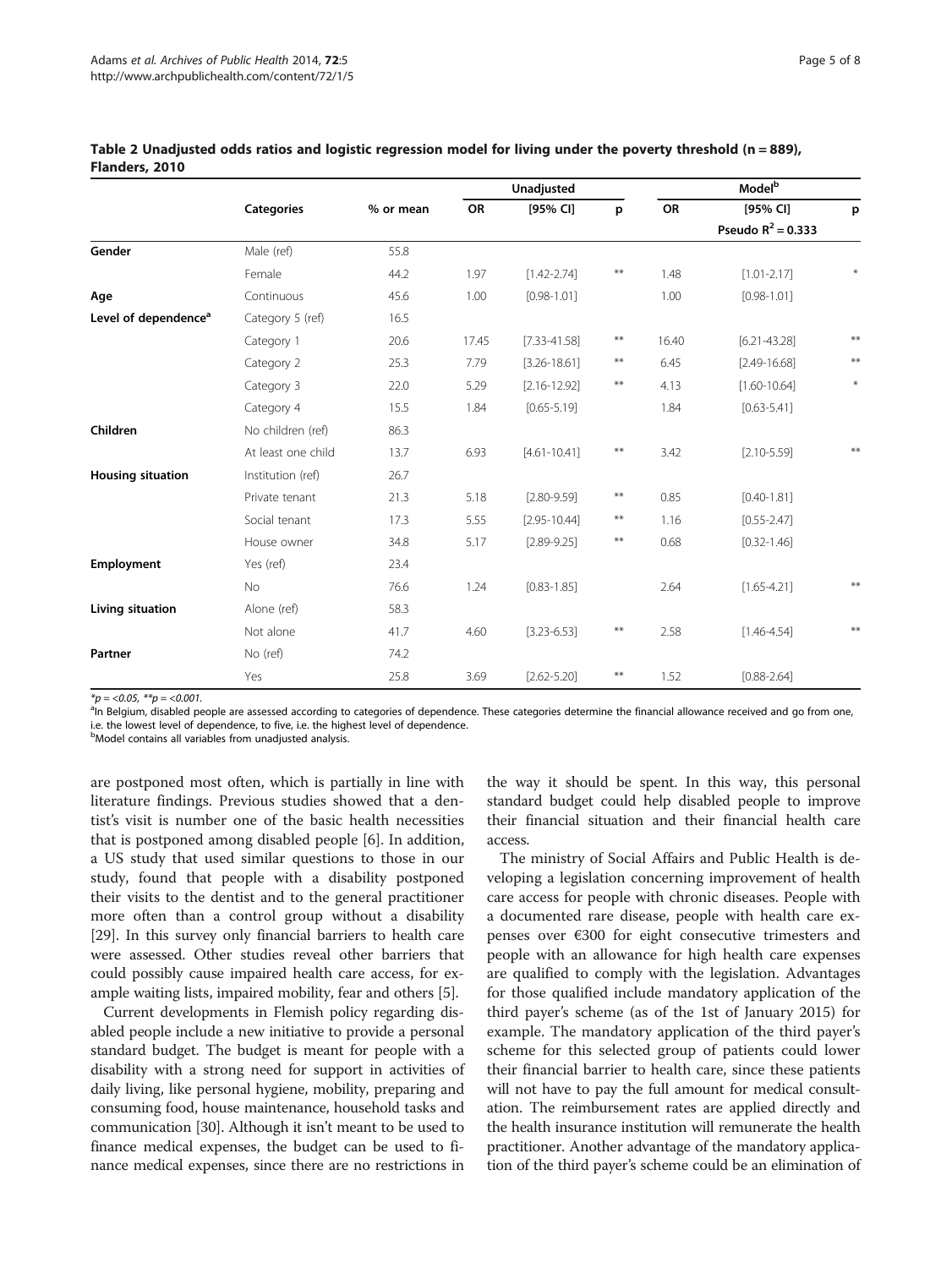|                                  | <b>Categories</b>  | % or mean |       | Unadjusted       | p                      | OR   | <b>Model</b> <sup>b</sup><br>[95% CI] | p      |
|----------------------------------|--------------------|-----------|-------|------------------|------------------------|------|---------------------------------------|--------|
|                                  |                    |           | OR    | $[95%$ CI]       |                        |      |                                       |        |
|                                  |                    |           |       |                  |                        |      | Pseudo $R^2 = 0.256$                  |        |
| Gender                           | Male (ref)         | 55.8      |       |                  |                        |      |                                       |        |
|                                  | Female             | 44.2      | 1.96  | $[1.45 - 2.67]$  | $\ast\ast$             | 1.39 | $[0.99 - 1.96]$                       |        |
| Age                              | Continuous         | 45.6      | 1.01  | $[1.00 - 1.02]$  |                        | 1.01 | $[1.00 - 1.02]$                       |        |
| Level of dependence <sup>a</sup> | Category 5 (ref)   | 16.5      |       |                  |                        |      |                                       |        |
|                                  | Category 1         | 20.6      | 8.78  | $[4.44 - 17.35]$ | $\star\star$           | 3.16 | $[1.43 - 6.98]$                       |        |
|                                  | Category 2         | 25.3      | 6.56  | $[3.35 - 12.86]$ | $\pmb{\ast}\pmb{\ast}$ | 2.71 | $[1.27 - 5.80]$                       | $\ast$ |
|                                  | Category 3         | 22.0      | 3.79  | $[1.89 - 7.62]$  | $\star\star$           | 1.76 | $[0.82 - 3.78]$                       |        |
|                                  | Category 4         | 15.5      | 1.29  | $[0.56 - 2.98]$  |                        | 0.86 | $[0.36 - 2.09]$                       |        |
| Children                         | No children (ref)  | 86.3      |       |                  |                        |      |                                       |        |
|                                  | At least one child | 13.7      | 2.57  | $[1.73 - 3.82]$  | $\pmb{\ast}\pmb{\ast}$ | 1.30 | $[0.80 - 2.12]$                       |        |
| <b>Housing situation</b>         | Institution (ref)  | 26.7      |       |                  |                        |      |                                       |        |
|                                  | Private tenant     | 21.3      | 11.80 | $[6.16 - 22.61]$ | $\star\star$           | 5.92 | $[2.82 - 12.42]$                      | $**$   |
|                                  | Social tenant      | 17.3      | 9.84  | $[5.04 - 19.21]$ | $***$                  | 4.88 | $[2.30 - 10.35]$                      | $**$   |
|                                  | House owner        | 34.8      | 7.23  | $[3.84 - 13.60]$ | $\ast\ast$             | 3.66 | $[1.73 - 7.74]$                       | $**$   |
| Employment                       | Yes (ref)          | 23.4      |       |                  |                        |      |                                       |        |
|                                  | <b>No</b>          | 76.6      | 1.29  | $[0.89 - 1.87]$  |                        | 2.13 | $[1.41 - 3.21]$                       | $**$   |
| Living situation                 | Alone (ref)        | 58.3      |       |                  |                        |      |                                       |        |
|                                  | Not alone          | 41.7      | 2.05  | $[1.51 - 2.78]$  | $\ast\ast$             | 0.80 | $[0.47 - 1.34]$                       |        |
| Partner                          | No (ref)           | 74.2      |       |                  |                        |      |                                       |        |
|                                  | Yes                | 25.8      | 2.47  | $[1.78 - 3.43]$  | $\ast\ast$             | 1.64 | $[0.97 - 2.77]$                       |        |
| Poverty threshold                | Above (ref)        | 79.1      |       |                  |                        |      |                                       |        |
|                                  | Under              | 20.9      | 3.63  | $[2.58 - 5.12]$  | $***$                  | 1.86 | $[1.23 - 2.80]$                       | $\ast$ |

#### <span id="page-5-0"></span>Table 3 Unadjusted odds ratios and logistic regression model for impaired financial health care access (n = 889), Flanders, 2010

 $*_{p} = 6.05$ ,  $**_{p} = 6.001$ .

<sup>a</sup>In Belgium, disabled people are assessed according to categories of dependence. These categories determine the financial allowance received and go from one, i.e. the lowest level of dependence, to five, i.e. the highest level of dependence.

**bModel contains all variables from unadjusted analysis.** 

embarrassment, because 'asking for it' could be a possible barrier. However it could be important to emphasize that disabled people with a high level of dependence will probably benefit most from this measure. It is not clear to which extent this measure will add a benefit for people with a low dependence level and lower health care expenses.

Another recent development is the ministry's intention to shorten the processing time for implementing reimbursement rates to a maximum of six months and free treatment for a specialized group of patients. Immediate reimbursements could improve the financial status at short notice and lower the financial barrier to medication. Also an obligation for hospitals to transparently show their health care cost to their patients and the possibility for social and health care associations to supply for subsidy for trials try to improve the financial position of disabled people in Flanders [\[31](#page-7-0)]. The latter measure can stimulate researchers to extend the current knowledge in this domain.

Furthermore, there was the 2% increase of the income replacing allowance to match the minimal income with the increasing welfare in September 2013 [\[32\]](#page-7-0).

Female respondents more frequently experience poverty and limited financial health care access, which, according to literature, might be caused by their low income [\[25](#page-7-0)]. Female poverty can also be linked with having children, which was also shown to be a significant predictor of being poor. Another important risk factor for poverty and limited financial health care access is having a low dependence level. A possible explanation for this finding is that people who are less dependent receive lower support allowances. Unemployment (i.e., the lack of an employment income) is a risk factor for living under the poverty threshold and impaired financial health care access. Literature shows that disabled people have fewer job opportunities [[2,7](#page-7-0)-[9\]](#page-7-0). These results indicate that the subpopulation of disabled people who are unemployed and who have a low level of dependence have a higher risk for poverty and for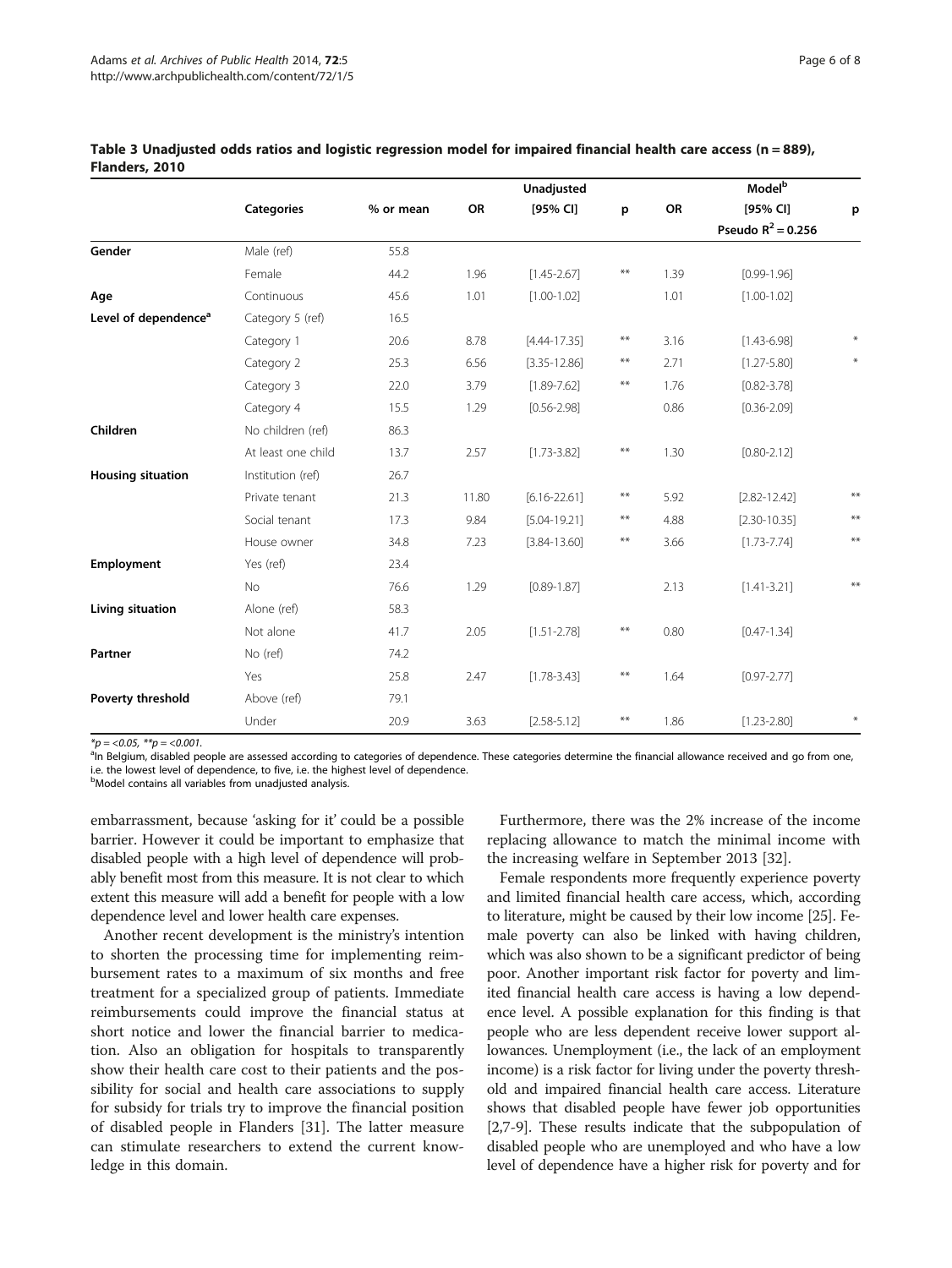<span id="page-6-0"></span>difficulty in accessing health care because of financial reasons. Furthermore, this indicates that the current labour market offers limited opportunities for them to change this situation. Future research should examine the unemployment status of this population more specifically.

In this study, living with someone seems to be associated with a higher risk of poverty. This could point to an inadequate adjustment of the level of the allowances according to the family situation.

Several studies have investigated the 'social gap' in Belgium. The starting point in these studies is the general population with a focus on socio-economic inequalities in health expectancy [[33](#page-7-0)] or socio-economic differences in the utilisation of health services [[34](#page-7-0)]. One study, comparing populations with different educational levels, showed that differences in the prevalence of disability accounted for at least 66% of the inequality in disability-free life expectancy [\[35](#page-7-0)]. In our study, however, the starting point were the disabled people themselves, which opens a new perspective on health (care) inequalities in Belgium.

# Strengths and limitations

With a sample size of 889 respondents, this sample accounts for approximately 1.2% of all Flemish disabled people with an income replacement or integration allowance in 2010 (76,129) [\[13](#page-7-0)]. Participation in our study was a priority, leading us to use different channels of recruitment but making it impossible to determine an accurate response rate. By including questions from the Belgian Health Interview Survey, we were able to explore differences and similarities between the study population and the general population. The poverty threshold as defined by the EU SILC is commonly used in other studies and this instrument is the EU reference source for comparative statistics on income distribution and social inclusion at the European level and is also recommended by Eurostat [[36](#page-7-0)]. The close cooperation with the CAD (for the survey construction, implementation and interpretation of the results) makes this study a strong reference for other regional, national and even European studies. However, our study is limited by response bias. Some surveys were completed by proxy (e.g., family, caregiver,…), and we did not ask for details about who filled in the survey. The potential influence of this cannot be assessed but we assume parents, family or caregivers may have a different view of the respondent's situation.

#### Suggestions for future research

We would like future research to focus on possible structural measures in order to decrease poverty and impaired health care access amongst disabled people. In particular we would recommend studies to investigate measures to diminish postponing health care visits. Furthermore some more research regarding medical costs for disabled people

in Belgium is necessary. We suggest future research to include the duration of the disability (inborn or acquired disability) and the social background of the disabled respondents. As in this study we focused on financial barriers concerning health care access, we would recommend researchers in this domain to explore other barriers in health care access, for example mobility.

# Conclusion

Poverty, as well as impaired health care access, are problems that people with a disability in Flanders frequently have to face. Current research still lacks comprehensive information on the financial, social and medical situation for this target population. Our study hopes to encourage more researchers to engage in this kind of research and to include people with a disability more often in research on social inequalities and poverty. Future research should not only focus on the causes of the current fragile position of disabled people but should also look for both remediating and preventive solutions for these issues of poverty and financial health care access.

# **Endnote**

The Flemish Institute for People with a Disability defines 'disability' as 'every long term and significant problem to participate of a person that is due to a combination of functional disorders or impairments to execute activities on the one hand, and contextual factors (individual and environmental) on the other.

# Additional file

[Additional file 1:](http://www.biomedcentral.com/content/supplementary/2049-3258-72-5-S1.docx) Description of the population.

#### Competing interest

The authors declare that they have no competing interests.

#### Authors' contribution

MA: conception, design, acquisition of data, analysis and interpretation of data, drafting the manuscript. NA: conception, design, acquisition of data, analysis and interpretation of data, drafting the manuscript. HJ: conception, design, acquisition of data, interpretation of data, revising the manuscript critically for important intellectual content. BV: conception, design, analysis and interpretation of data, revising the manuscript critically for important intellectual content. GVH: conception, design, interpretation of data, revising the manuscript critically for important intellectual content. All authors read and approved the final manuscript.

#### Acknowledgements

We thank the Catholic Association for Disabled people and the Association for Persons with a Disability for distributing the questionnaires.

#### Author details

<sup>1</sup> Antwerp University, Universiteitsplein 1, 2610 Wilrijk, Belgium. <sup>2</sup> Catholic Association for Disabled people, Arthur Goemaerelei 66, 2018 Antwerpen, Belgium.

Received: 2 August 2013 Accepted: 19 December 2013 Published: 12 February 2014